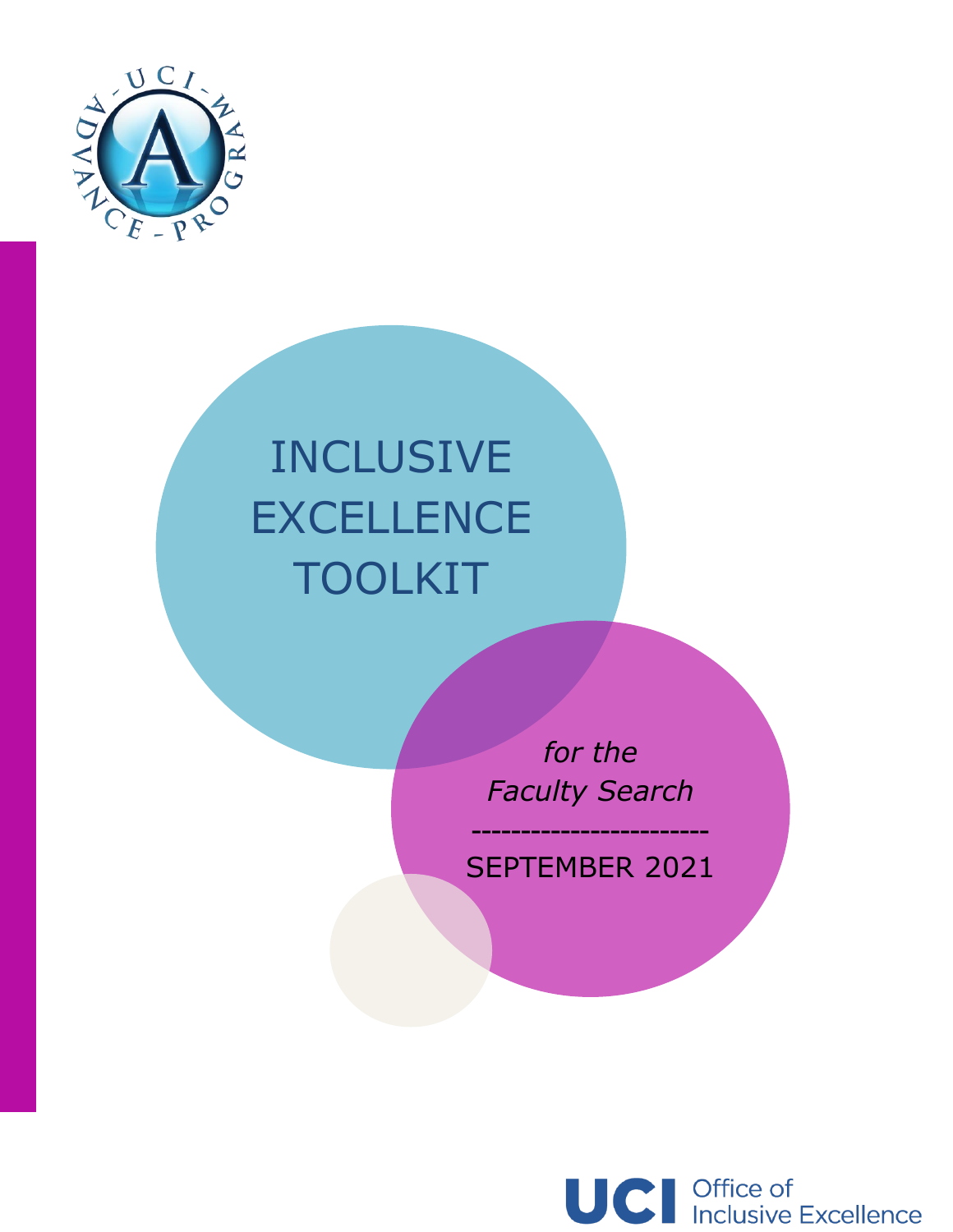# Table of Contents

| The Search Process Part I - Equity Advisor Engagement in Senate Faculty Recruitments 4 |  |
|----------------------------------------------------------------------------------------|--|
| Selected Best Practices Related to Faculty Candidate Outreach and Early Search Steps 5 |  |
|                                                                                        |  |
|                                                                                        |  |
|                                                                                        |  |
|                                                                                        |  |
|                                                                                        |  |
|                                                                                        |  |
|                                                                                        |  |
|                                                                                        |  |

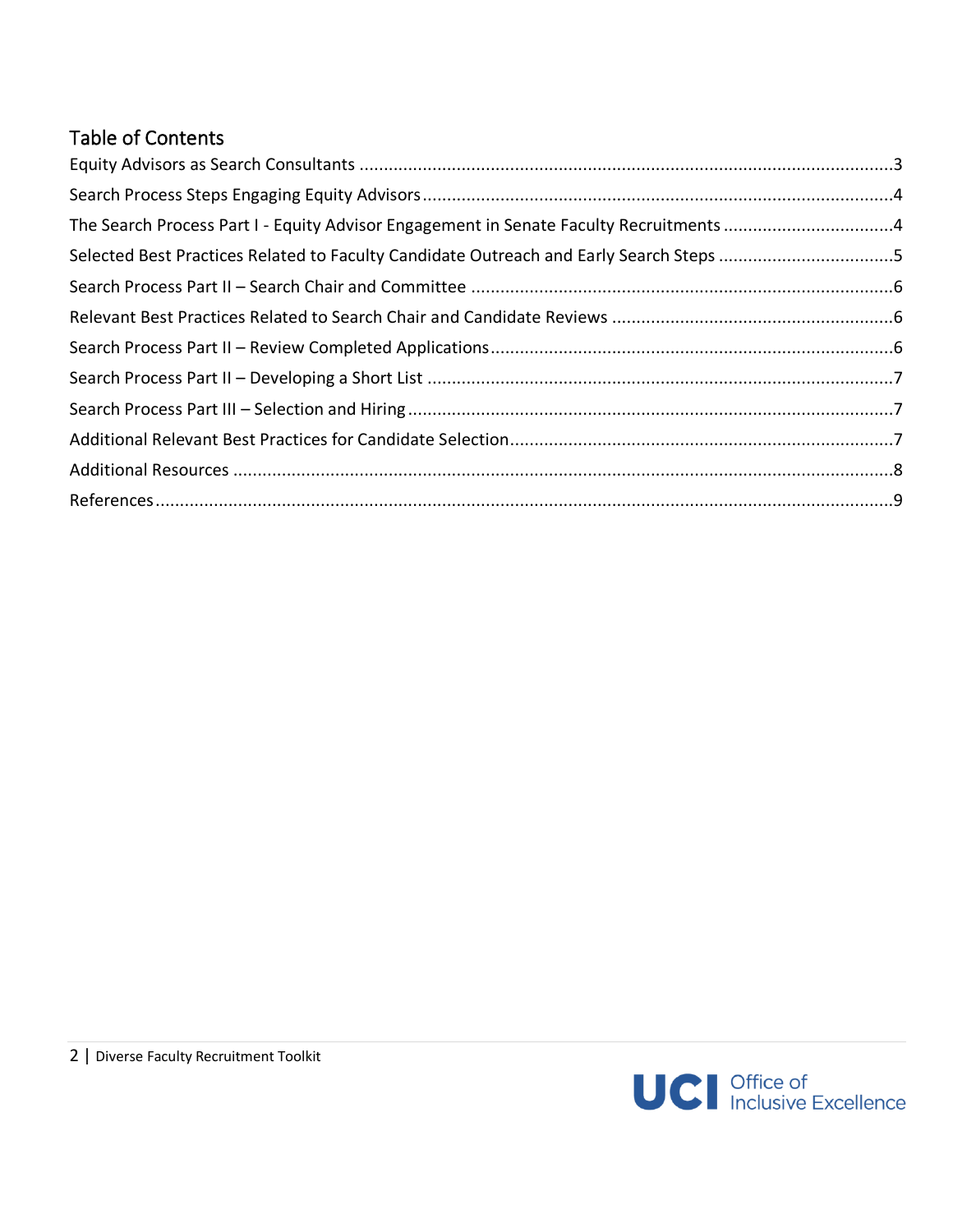# Equity Advisors as Search Consultants

<span id="page-2-0"></span>Equity advisors are senior faculty members who are appointed as faculty assistants to their respective deans in each academic unit. Equity advisors participate in faculty recruiting by approving search strategies and raising awareness of best practices. Additionally, they organize faculty development programs, with both formal and informal mentoring, and address individual issues raised by women and underrepresented minority faculty.

A current list of equity advisors is located at: [https://inclusion.uci.edu/advance/equity-advisors/.](https://inclusion.uci.edu/advance/equity-advisors/) The equity advisors have responsibilities that range from consultations with faculty search committees on recruitment matters and official sign offs in the recruitment process to quarterly reporting and annual training on topics that advance inclusive excellence at UCI.

| Recruitment                                                                                                                                                                                                             | Coordinate<br><b>Career Advising</b>                                                                                                                                                                                                                                                                                              | <b>Promote Equity</b><br>and Retention                                                                                                                                                                                                                                                                                                                                                                                                                                              | COVID-19<br><b>Guidance</b>                                                                                                                  | <b>ADVANCE Program</b><br><b>Advising</b><br><b>Committee (APAC)</b>                                                                                             |
|-------------------------------------------------------------------------------------------------------------------------------------------------------------------------------------------------------------------------|-----------------------------------------------------------------------------------------------------------------------------------------------------------------------------------------------------------------------------------------------------------------------------------------------------------------------------------|-------------------------------------------------------------------------------------------------------------------------------------------------------------------------------------------------------------------------------------------------------------------------------------------------------------------------------------------------------------------------------------------------------------------------------------------------------------------------------------|----------------------------------------------------------------------------------------------------------------------------------------------|------------------------------------------------------------------------------------------------------------------------------------------------------------------|
| • Meet with Search<br>Committees<br>• Review compliance<br>w/ads, committee<br>composition, equity<br>practices<br>•Confidential meeting<br>with candidates<br>•Approve outreach<br>plan, shortlist, final<br>selection | • Ensure new faculty<br>orientation<br>.Junior and senior<br>faculty mentoring<br>•Offer welcome for all<br>new faculty<br>•Establish support<br>networks for career<br>guidance<br>•Cultivate leadership<br>• Raise awareness re<br>equity and inclusion in<br>awards/recognition<br>•Collaborate with<br>professional societies | • Review salary equity<br>data<br>• Provide consultations<br>(confidential) as<br>requested by faculty<br>• Assist dean in file<br>review for faculty<br>equity<br>• Advise dean and<br>central administration<br>re: inequities<br>·Disseminate<br>mentoring best<br>practices<br>•Promote career<br>development<br>programs for graduate<br>students and faculty<br>•Coordinate with<br><b>DECADE Mentors</b><br>•Solicit input re:<br>climate and school<br>culture action items | •Consult as requested<br>re reasonable<br>accommodations due<br>to COVID-19<br>circumstances<br>•Communicate campus<br>resources for support | •Monthly<br>collaborations and<br>annual trainings on<br>DEI topics specific to<br>role<br>.Track DEI activities<br>•Resource on<br>ADVANCE program<br>offerings |

Specifically, there are key points in any faculty search process when equity advisors must be engaged with search chairs and committees. These include presenting guidance on best practices to all search committees and reviewing and approving specific milestones in the Senate faculty searches (recruitment plans, short list of interviewees, and final committee selections). Additionally, key best practices during the search process also include making time for candidates to meet with equity advisors for confidential conversations about candidate questions and advice on UCI family friendly policies, practices, and institutional supports for faculty career success.

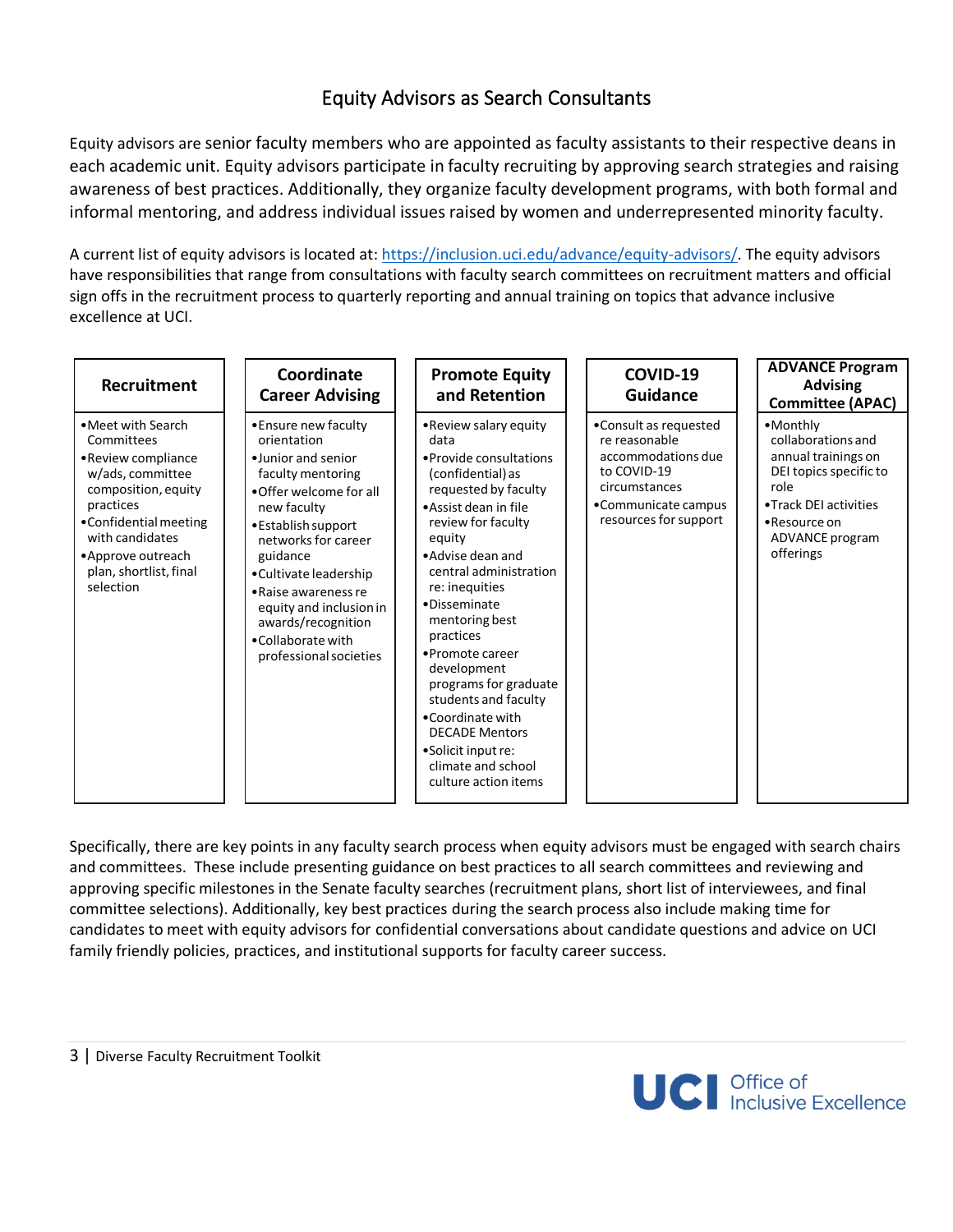# Search Process Steps Engaging Equity Advisors

<span id="page-3-0"></span>A summary of key major faculty search steps appear below and are summarized from the Academic Personnel recruitment procedures for Senate positions [\(https://ap.uci.edu/policies-procedures/open-search-process-senate/\)](https://ap.uci.edu/policies-procedures/open-search-process-senate/).

These steps include:



# <span id="page-3-1"></span>The Search Process Part I - Equity Advisor Engagement in Senate Faculty Recruitments

The following steps are briefly describe with additional insights when equity advisors and other search consultants and resources are advised.

#### **Establish Scope of Search and Review Recent Hiring Activity**

■ Review recent hiring activity and outreach aims; equity advisor may consult

#### **Forming and Preparing the Search Committee**

- Attend mandatory Equity Advisor search presentation, among other items, ensuring that at least one woman on search committee
- 4 | Diverse Faculty Recruitment Toolkit

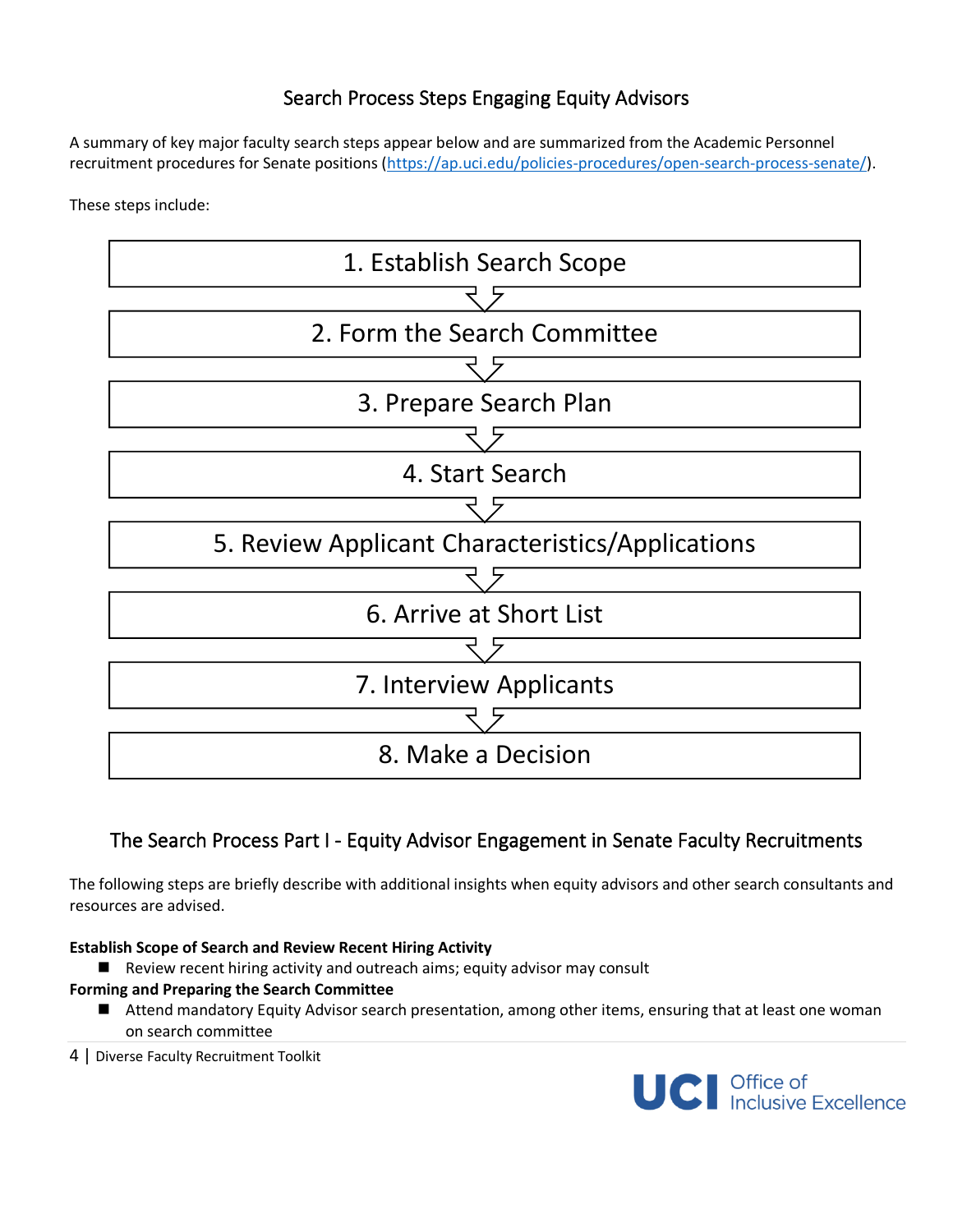#### **Equity Advisor approves Position Advertisement/Search Plan**

■ All ads for senate positions must include the following sentence. "Complete your application by also submitting a statement on previous and/or potential contributions to diversity, equity and inclusion."

#### **All search plans must include or address the following:**

- Select "Statement on Contributions to Diversity" in the Required Documents.
- The following sentence must appear in the Recruitment Description: "Candidates must submit a statement on previous and/or potential contributions to diversity, equity and inclusion."
- Provide a description of search and recruitment activities in the section Planned Search & Recruitment Efforts to generate a diverse applicant pool; may consult equity advisor
- <span id="page-4-0"></span>■ Include Selection Criteria and Selection Plan

# Selected Best Practices Related to Faculty Candidate Outreach and Early Search Steps

Evidence from the literature highlights several best practices for use during the early stages of Senate faculty recruitment that are referenced above. These selected best practices support the preceding steps and practices to advance diverse applicant pools and fair candidate appraisals. Selected evidence is discussed briefly for the relevant areas below.

#### Faculty Search Advertisements

Flory et al. (2021) - Tailored recruitment messages that include the organization's valuing of diversity and evidence significantly and positively related to increased applicant and new hire diversity

Stacy et al. (2018) - Shaping faculty job advertisements to align to desired jobs as well as diverse applicant interests has the highest correlation to faculty diversity at all stages of Senate searches (composition of applicant pool, short list, finalists)

### Outreach for Diversifying Applicant Pools

Johnson et al. (2016) - Diverse faculty hiring outcomes are associated with the diversity of candidates in the applicant pool

Stacy et al. (2018) - Practices such as broadening applicant pools through outreach to the UC President's Postdoctoral Fellows were strongly correlated with diversity at successive stages of the faculty search

### Composition of Search Committees

Sommers (2006) - Herogeneous juries examined a wider range of information than homogeneous juries, particularly affecting decisions related to defendents by race

Stacy et al. (2018) - Compared to faculty searches where committee composition was less than 40% women, the committees comprised of at least 40% women also had higher percentages of women and candidates who identified from historically underrepresented ethnic or racial minority backgrounds at each search stage

5 | Diverse Faculty Recruitment Toolkit

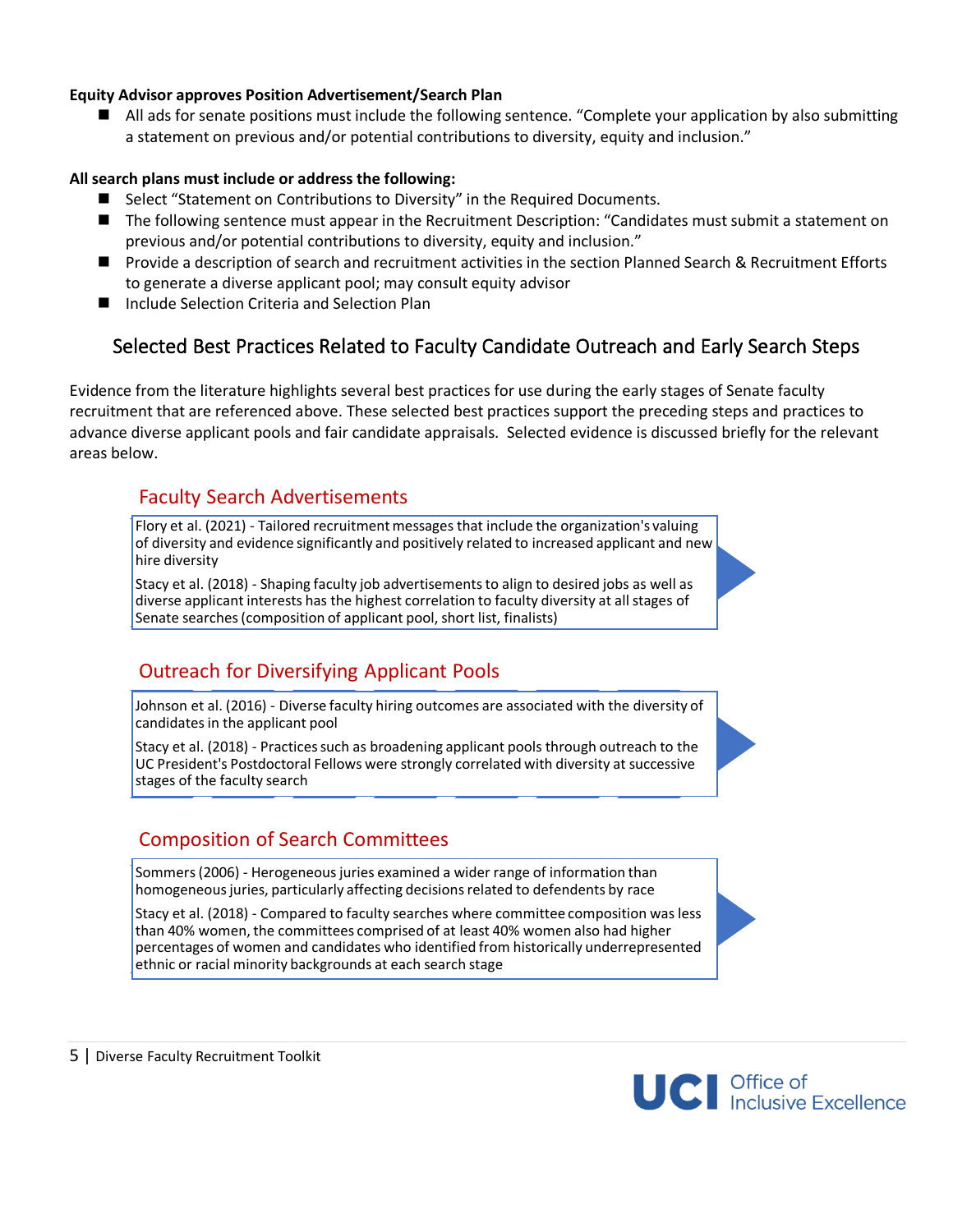# Search Process Part II – Search Chair and Committee

<span id="page-5-0"></span>Several best practices in faculty search processes are applicable when discussing the search chair and committee roles.

- You are strongly encouraged to review the applicant pool characteristics **before** the search closes.
- In the Recruit recruitment window, go under "Diversity" tab. This will produce the current demographic profile of applicants who provided this information (most do), in comparison to pool availability.
- <span id="page-5-1"></span> $\blacksquare$  If there is a discrepancy between the applicant pool and national availability, take additional steps in encouraging applications *before* the search closes.

## Relevant Best Practices Related to Search Chair and Candidate Reviews

#### Using Diversity Statements and Pre-determined Selection Criteria

Schmaling et al. (2015) - thematically assessing diversity statements provides specific evidence of and shows variance across distinct diversity dimensions

### Mitigating Implicit Bias

Bertrand & Mullainathan (2004) - White sounding names received 50% more callbacks for interviews than African American names on the same resumes

Bortz (2018) - Specific candidate information trigger specific implicit biases, and once redacted from initial consideration, reduce the likelihood of decision making bases on these biases

Régner et al. (2019) - Ongoing examination of bias and its role in decision making is needed during faculty committee recruitment reviews as committees are most likely to act on their implicit gender bias when they do not believe that systemic biases are a problem or need to be addressed.

Steinpreis et al. (1999) - Men and women psychologists who reviewed gender-manipulated CVs more frequently voted to hire candidates who were men rather than those who were women, although CVs were identical.

# Search Process Part II – Review Completed Applications

<span id="page-5-2"></span>Careful consideration of all candidate materials aids the process for deliberation and decision making for short lists and final selections. Best practices to aid in these reviews include:

- Allow sufficient time (15-minute minimum) to read each application and to review candidate materials
- Review applicants' statements on previous and/or potential contributions to diversity, equity and inclusion

6 | Diverse Faculty Recruitment Toolkit

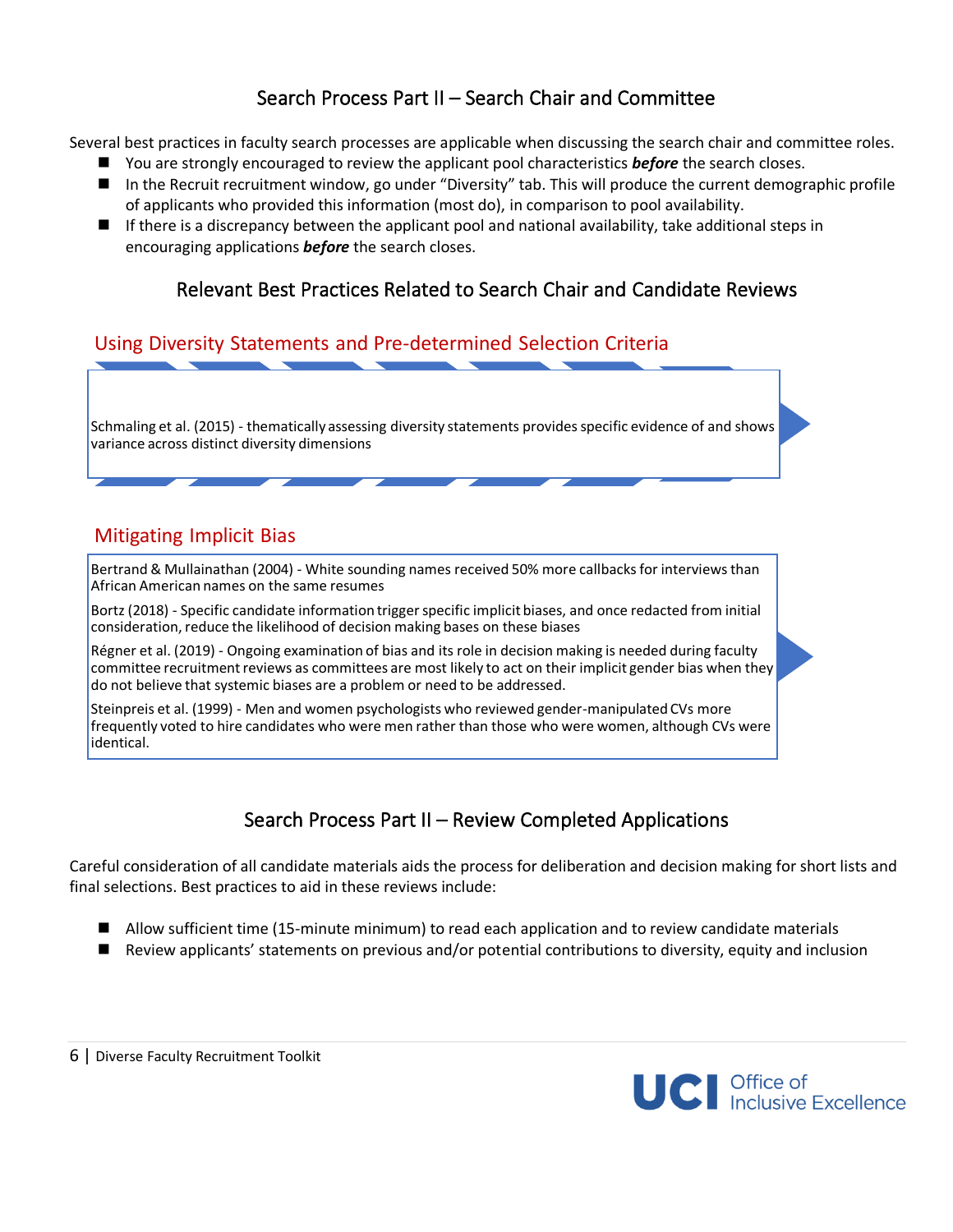# Search Process Part II – Developing a Short List

<span id="page-6-0"></span>As faculty search committee members select candidates for campus interviews, they are asked to consider the following best practices:

- Review position criteria
- Use a matrix of criteria, including research, teaching and diversity statement
- Discuss proposed long short-list with the department faculty
- In Recruit, provide rationale for proposed short-list, along the lines of research, teaching, service and diversity. In the end, you will have to provide rationale for (non)selection for all applicants in the pool
- If there exist discrepancies between your applicant pool and national availability, you need to upload a memo explaining this.
- The chair can upload the memo in the documentation section of the recruitment window. This section is found under the search info tab in the main recruitment window.
- <span id="page-6-1"></span>■ Equity advisor is part of review approvals

# Search Process Part III – Selection and Hiring

<span id="page-6-2"></span>Returning to the job position criteria and the agreed review items from the research, teaching and diversity statements are necessary steps to ensure that final decisions are were achieved through careful and fair consideration.

## Additional Relevant Best Practices for Candidate Selection

As committees and faculty colleagues complete their reviews and discussions, emphasis on creating fair processes for candidate appraisals are informed by research to help reduce implicit biases and to promote attention to all candidate materials.



7 | Diverse Faculty Recruitment Toolkit

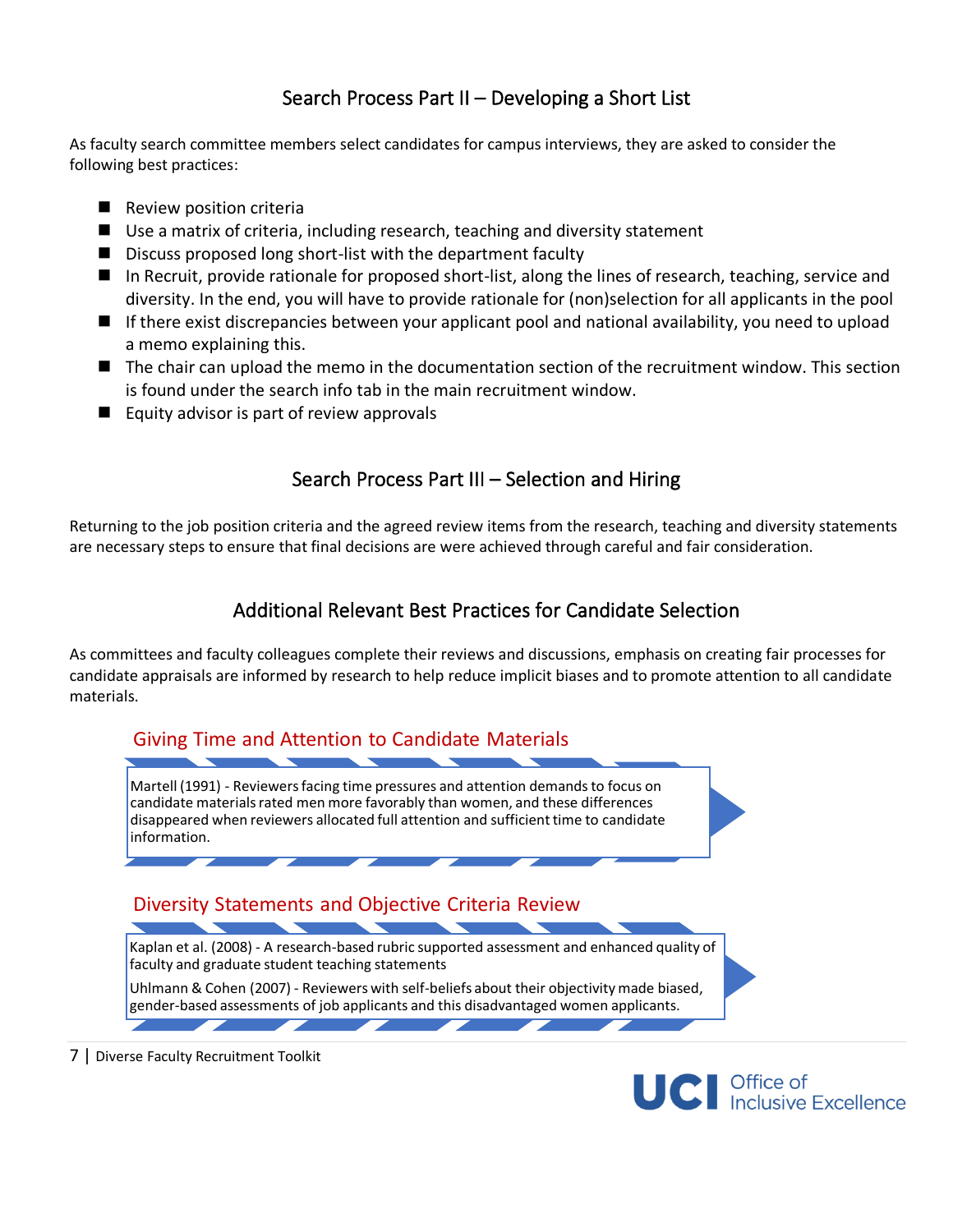## Additional Resources

<span id="page-7-0"></span>There are several additional tools and sources of information that may assist in the faculty search process, and suggestions are shared below with additional information at: [https://inclusion.uci.edu/recruitment-resources/.](https://inclusion.uci.edu/recruitment-resources/)

**Gender Bias Calculator** – Offered at the Leheigh University website. May be used to identify the instances of gender bias occurring in text samples such as letters of recommendation: <https://www.tomforth.co.uk/genderbias/>

**Inclusive Excellence Activity Statement** (video) – Overview of the aims and suggestions for content: <https://inclusion.uci.edu/recruitment-resources/>

**Required Text for Senate Faculty Recruitment Ads** – text provided by the UCI Office of Equal Opportunity and Diversity: <https://inclusion.uci.edu/recruitment-resources/>

**Steps in Recruitment Process and Diversity Considerations** – an overview of the Academic Personnel steps for Senate searches and opportunities for considerations of equity and inclusion for diverse faculty recruitments: [https://inclusion.uci.edu/wp-content/uploads/2020/07/Diversity-Considerations-in-Faculty-Hiring-PPT-formatted.pdf.](https://inclusion.uci.edu/wp-content/uploads/2020/07/Diversity-Considerations-in-Faculty-Hiring-PPT-formatted.pdf)

**University of California (UC) Guidelines for Addressing Race and Gender Equity in Academic Programs in Compliance with Proposition 209 –** overviews policies and provides examples of opportunities for advancing inclusive excellence in campus climate, student and faculty programs, and other supports: <https://diversity.universityofcalifornia.edu/files/documents/prop-209-guidelines-ogc-full.pdf>

**UC Berkeley Rubric to Assess Candidate Contributions to Diversity, Equity, and Inclusion**  [https://ofew.berkeley.edu/recruitment/contributions-diversity/rubric-assessing-candidate-contributions-diversity](https://ofew.berkeley.edu/recruitment/contributions-diversity/rubric-assessing-candidate-contributions-diversity-equity)[equity](https://ofew.berkeley.edu/recruitment/contributions-diversity/rubric-assessing-candidate-contributions-diversity-equity)

**UCI Academic Personnel Guidance for the Inclusive Excellence Activities Statement** – provides tips for writing about and assessing contributions to inclusive excellence: [https://ap.uci.edu/faculty/guidance/ieactivities](https://ap.uci.edu/faculty/guidance/ieactivities/) and <https://ap.uci.edu/faculty/guidance/iecontributions/>